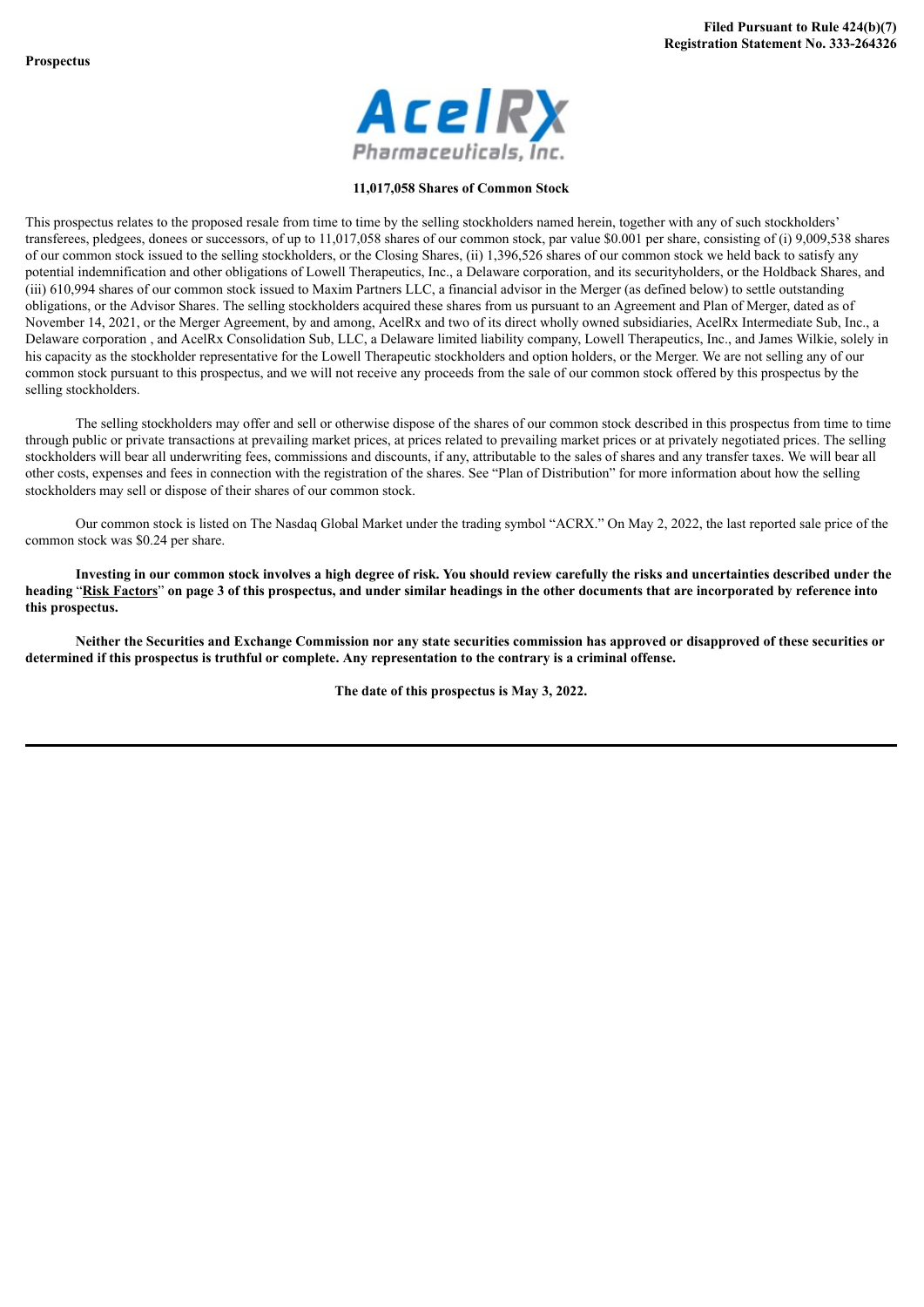# **TABLE OF CONTENTS**

| <b>ABOUT THIS PROSPECTUS</b>                      | $\ddot{\rm n}$          |
|---------------------------------------------------|-------------------------|
| PROSPECTUS SUMMARY                                | $\mathbf{1}$            |
| <b>RISK FACTORS</b>                               | $\overline{\mathbf{3}}$ |
| SPECIAL NOTE REGARDING FORWARD-LOOKING STATEMENTS | $\overline{4}$          |
| <b>USE OF PROCEEDS</b>                            | $\overline{7}$          |
| DESCRIPTION OF CAPITAL STOCK                      | 8                       |
| <b>SELLING STOCKHOLDERS</b>                       | 11                      |
| <b>PLAN OF DISTRIBUTION</b>                       | 13                      |
| <b>LEGAL MATTERS</b>                              | 15                      |
| <b>EXPERTS</b>                                    | 15                      |
| WHERE YOU CAN FIND ADDITIONAL INFORMATION         | 15                      |
| INCORPORATION OF CERTAIN INFORMATION BY REFERENCE | 16                      |
| 1                                                 |                         |
|                                                   |                         |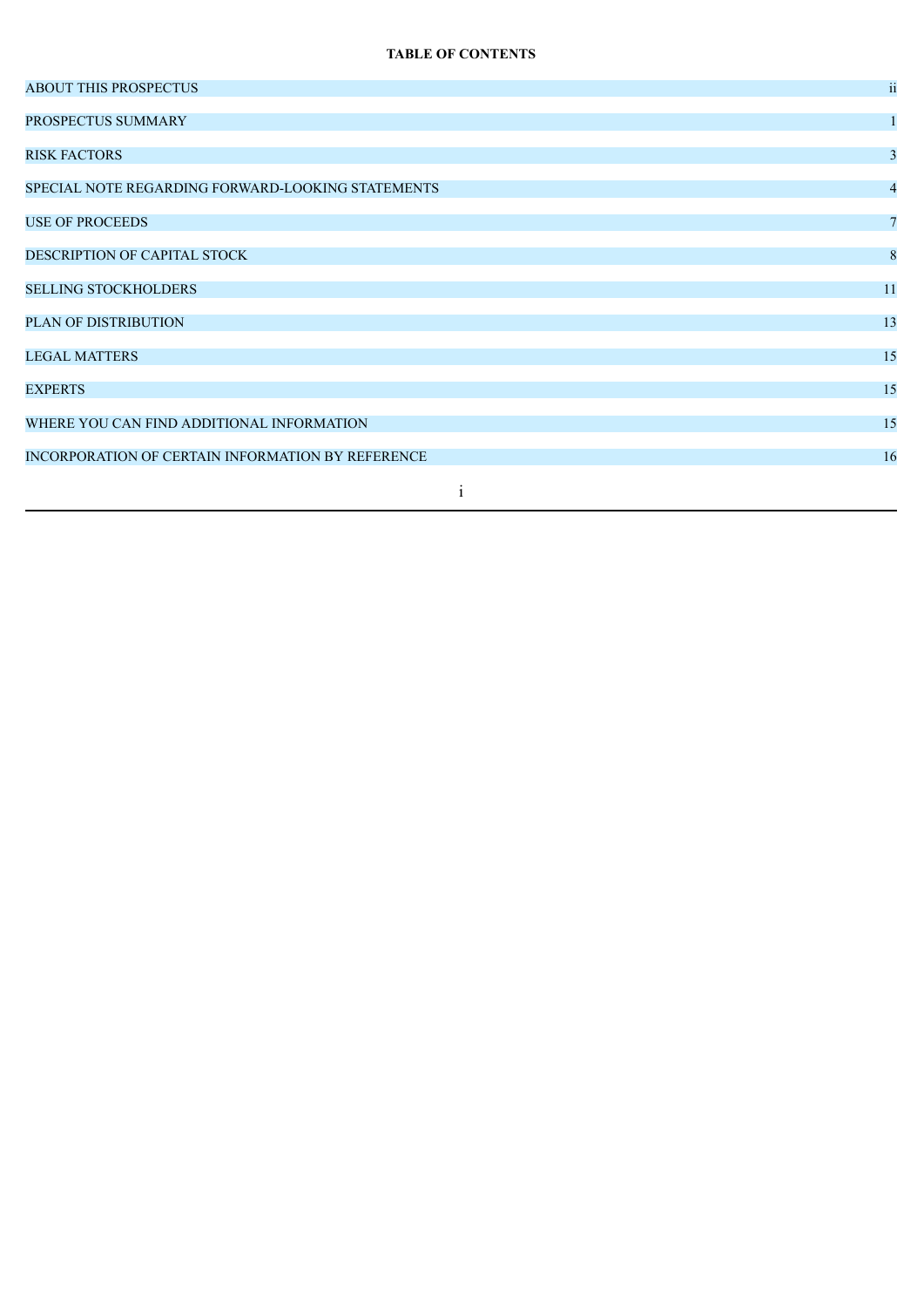# **ABOUT THIS PROSPECTUS**

Neither we nor the selling stockholders have authorized anyone to provide you with any information other than that contained in, or incorporated by reference into, this prospectus. We take no responsibility for, and can provide no assurance as to the reliability of, any other information that others may give you. This prospectus is an offer to sell only the shares of our common stock offered hereby, but only under circumstances and in jurisdictions where it is lawful to do so. You should not assume that the information contained in or incorporated by reference in this prospectus is accurate as of any date other than their respective dates. Our business, financial condition, results of operations and prospects may have changed since those dates.

This prospectus contains summaries of certain provisions contained in some of the documents described herein, but reference is made to the actual documents for complete information. All of the summaries are qualified in their entirety by the actual documents. Copies of some of the documents referred to herein have been filed, will be filed or will be incorporated by reference as exhibits to the registration statement of which this prospectus is a part, and you may obtain copies of those documents as described below under the section titled "Where You Can Find Additional Information."

Unless the context indicates otherwise, as used in this prospectus, the terms "AcelRx," "AcelRx Pharmaceuticals, Inc.," "we," "us" and "our" refer to AcelRx Pharmaceuticals, Inc., a Delaware corporation, and its subsidiaries.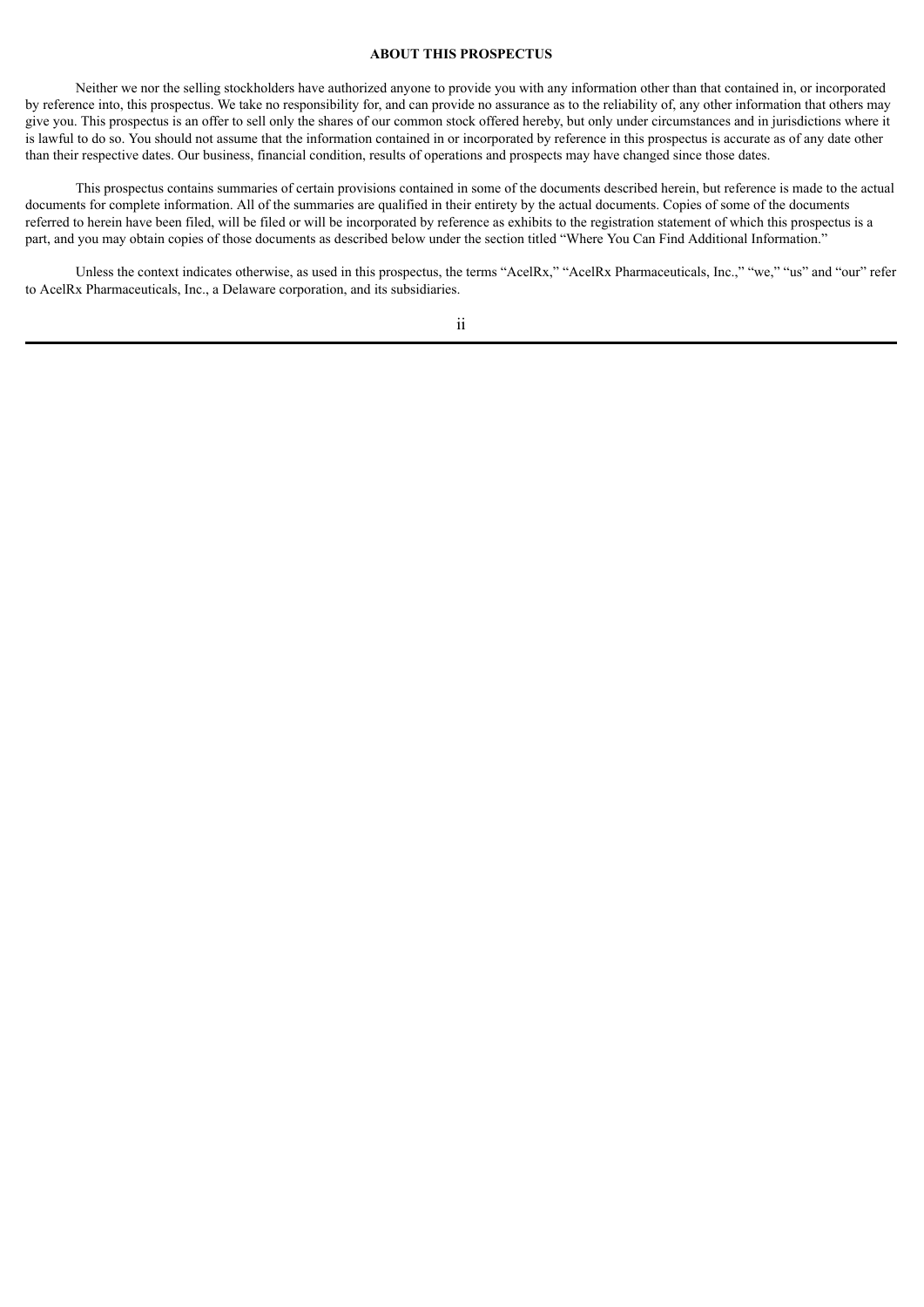#### **PROSPECTUS SUMMARY**

This summary highlights selected information contained elsewhere in this prospectus or incorporated by reference in this prospectus, and does not contain all of the information that you need to consider in making your investment decision. You should carefully read the entire prospectus, including the risks of investing in our securities discussed under the heading "Risk Factors" contained in this prospectus and under similar headings in the other documents that are incorporated by reference into this prospectus. You should also carefully read the information incorporated by reference into this prospectus, including our financial statements, and the exhibits to the registration statement of which this prospectus is a part.

# **AcelRx Pharmaceuticals, Inc.**

### **Overview**

We are a specialty pharmaceutical company focused on the development and commercialization of innovative therapies for use in medically supervised settings. DSUVIA® (known as DZUVEO® in Europe) and Zalviso® are both focused on the treatment of acute pain, and each utilize sufentanil, delivered via a non-invasive route of sublingual administration, exclusively for use in medically supervised settings. On November 2, 2018, the U.S. Food and Drug Administration, or FDA, approved DSUVIA for use in adults in a certified medically supervised healthcare setting, such as hospitals, surgical centers, and emergency departments, for the management of acute pain severe enough to require an opioid analgesic and for which alternative treatments are inadequate. The commercial launch of DSUVIA in the United States occurred in the first quarter of 2019. In June 2018, the European Commission, or EC, granted marketing approval of DZUVEO for the management of acute moderate to severe pain in adults in medically monitored settings. We are further developing a distribution capability and commercial organization to continue to market and sell DSUVIA in the United States. In geographies where we decide not to commercialize products by ourselves, we may seek to out-license commercialization rights. We currently intend to commercialize and promote DSUVIA/DZUVEO outside the United States with one or more strategic partners, and, in July 2021, entered into a License and Commercialization Agreement with Laboratoire Aguettant, or Aguettant, for Aguettant to commercialize DZUVEO in the European Union, Norway, Iceland, Liechtenstein, Andorra, Vatican City, Monaco, Switzerland and the United Kingdom. The timing of the resubmission of the Zalviso new drug application, or NDA, is in part dependent upon the finalization of the FDA's new opioid approval guidelines and process. We intend to seek regulatory approval for Zalviso in the United States and, if successful, potentially promote Zalviso either by itself or with strategic partners. Zalviso is approved in Europe and was commercialized by Gr✔nenthal GmbH, or Gr✔nenthal, through May 12, 2021. In July 2021, we also entered into a separate License and Commercialization Agreement with Aguettant pursuant to which we obtained the exclusive right to develop and, subject to FDA approval, commercialize in the United States (i) an ephedrine pre-filled syringe containing 10 ml of a solution of 3 mg/ml ephedrine hydrochloride for injection, and (ii) a phenylephrine pre-filled syringe containing 10 ml of a solution of 50 mcg/ml phenylephrine hydrochloride for injection.

#### **Acquisition of Lowell Therapeutics**

On January 7, 2022, we closed our acquisition of Lowell Therapeutics for merger consideration of approximately \$32.5 million plus net cash acquired, subject to certain other adjustments. Pursuant to the terms of the Merger Agreement, all options to purchase capital stock and all shares of Lowell Therapeutics capital stock issued and outstanding immediately before the effective time of the Merger were cancelled in exchange for the right to receive:

- 9,009,538 Closing Shares;
- \$3,519,129 of cash;
- 1,396,526 Holdback Shares; and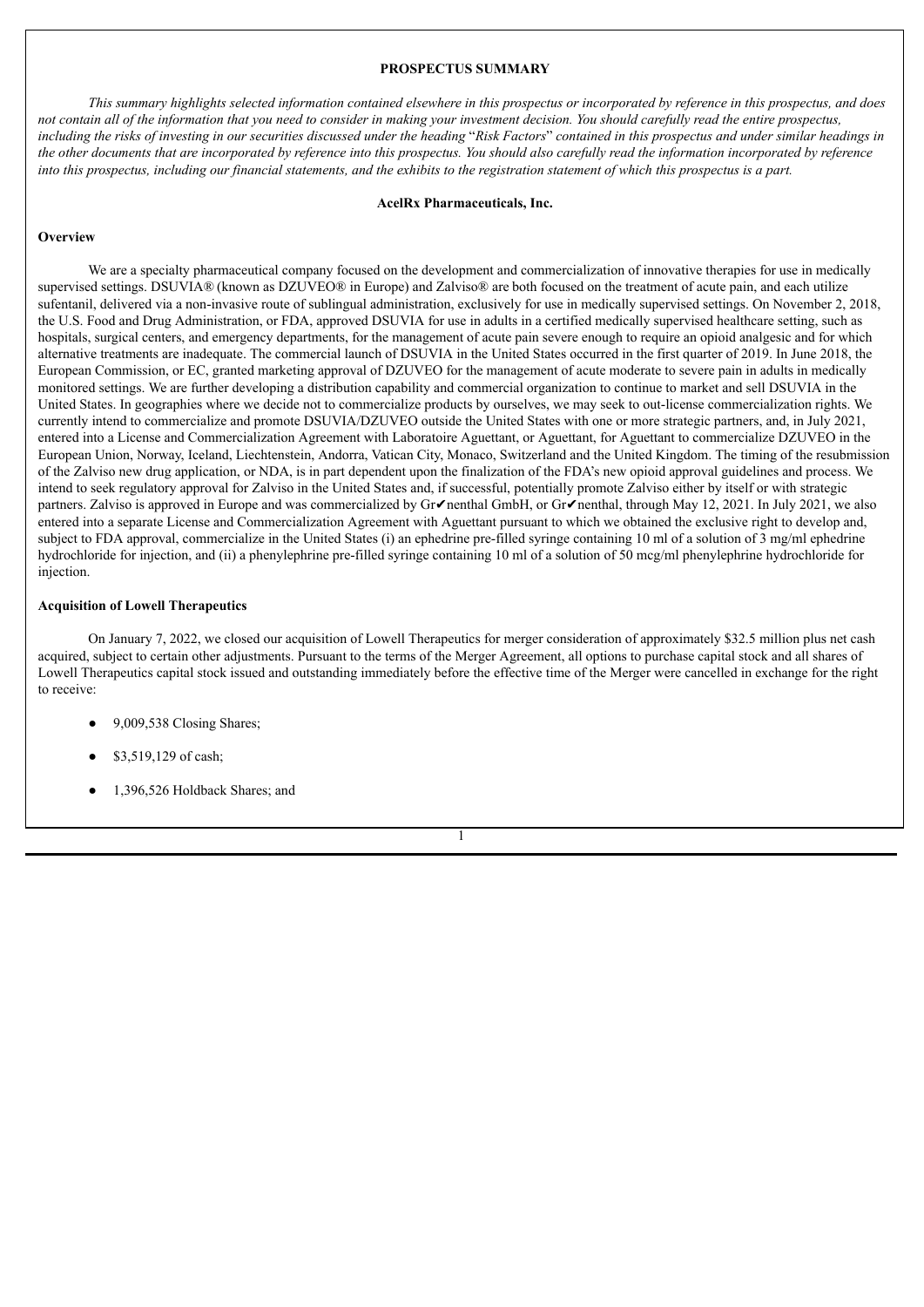● up to \$26.0 million of contingent consideration payable in cash or common stock at our option, upon the achievement of regulatory and sales-based milestones.

In addition, we issued 610,994 Advisor Shares to Maxim Partners LLC, a financial advisor in the Merger, to settle outstanding obligations.

# **Use of Proceeds**

We will not receive any of the proceeds from the sale of shares of our common stock by the selling stockholders in this offering. The selling stockholders will receive all of the proceeds from the sale of shares of our common stock hereunder.

## **The Nasdaq Global Market Listing**

Our common stock is listed on The Nasdaq Global Market under the symbol "ACRX."

# **Company Information**

We were originally incorporated as SuRx, Inc. in Delaware on July 13, 2005 and changed our name to AcelRx Pharmaceuticals, Inc. on January 6, 2006. Our principal executive offices are located at 25821 Industrial Boulevard, Suite 400, Hayward, California 94545, and our telephone number is (650) 216-3500. Our website address is www.acelrx.com. The information contained in, or that can be accessed through, our website is not part of, and is not incorporated into, this prospectus and should not be considered part of this prospectus.

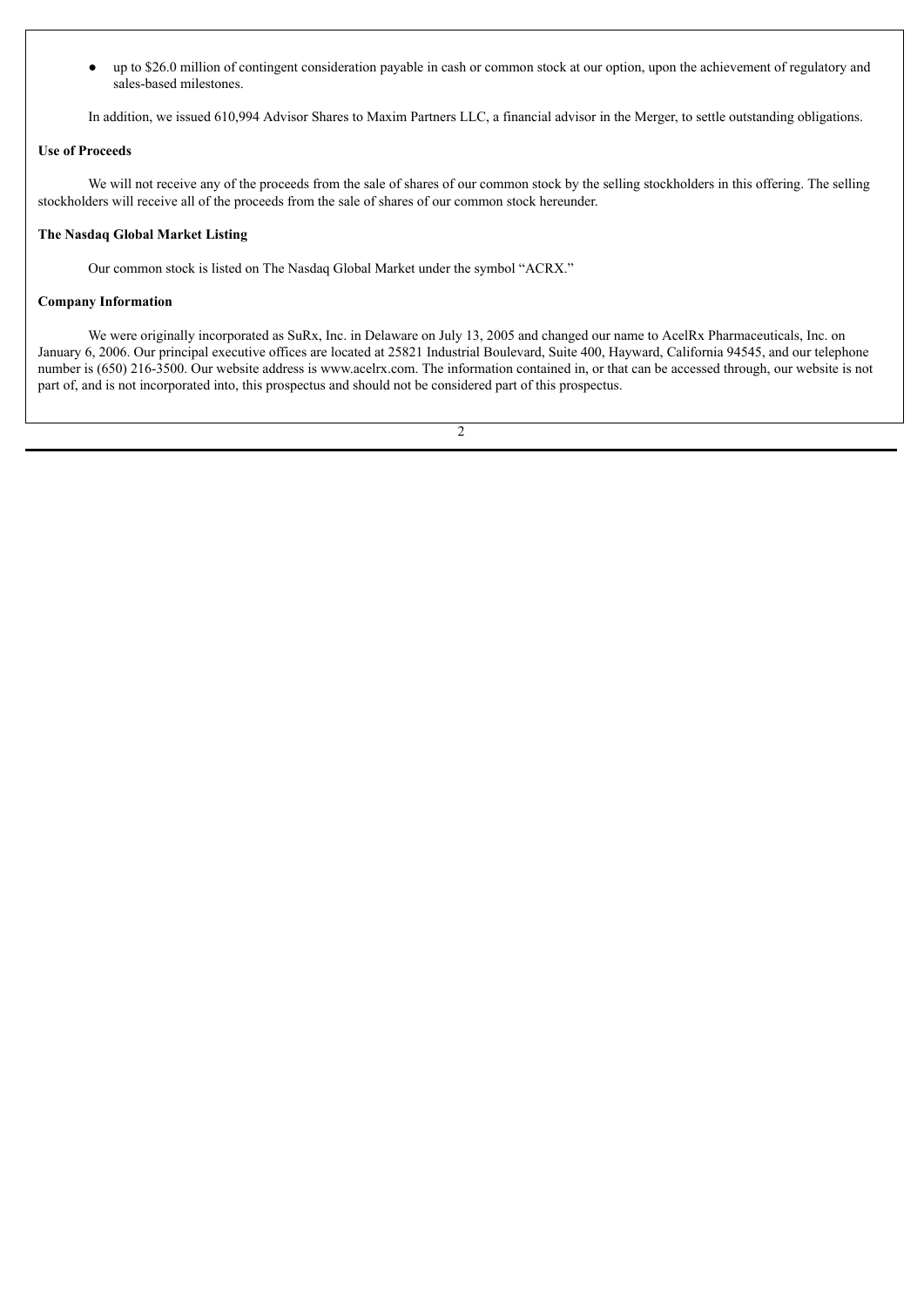#### **RISK FACTORS**

Investing in our common stock involves a high degree of risk. Before deciding whether to invest in our common stock, you should consider carefully the risks and uncertainties described under the heading "Risk Factors" contained in our most recent Annual Report on Form 10-K, as updated by our subsequent Quarterly Reports on Form 10-Q and other filings we make with the Securities and Exchange Commission, or the SEC, which are incorporated by reference into this prospectus in their entirety, together with other information in this prospectus and the documents incorporated by reference. The risks described in these documents are not the only ones we face, but those that we consider to be material. There may be other unknown or unpredictable economic, business, competitive, regulatory or other factors that could have material adverse effects on our future results. Past financial performance may not be a reliable indicator of future performance, and historical trends should not be used to anticipate results or trends in future periods. If any of these risks actually occur, our business, financial condition, results of operations or cash flow could be seriously harmed. This could cause the trading price of our common stock to decline, resulting in a loss of all or part of your investment. Please also read carefully the section below titled "Special Note Regarding Forward-Looking Statements."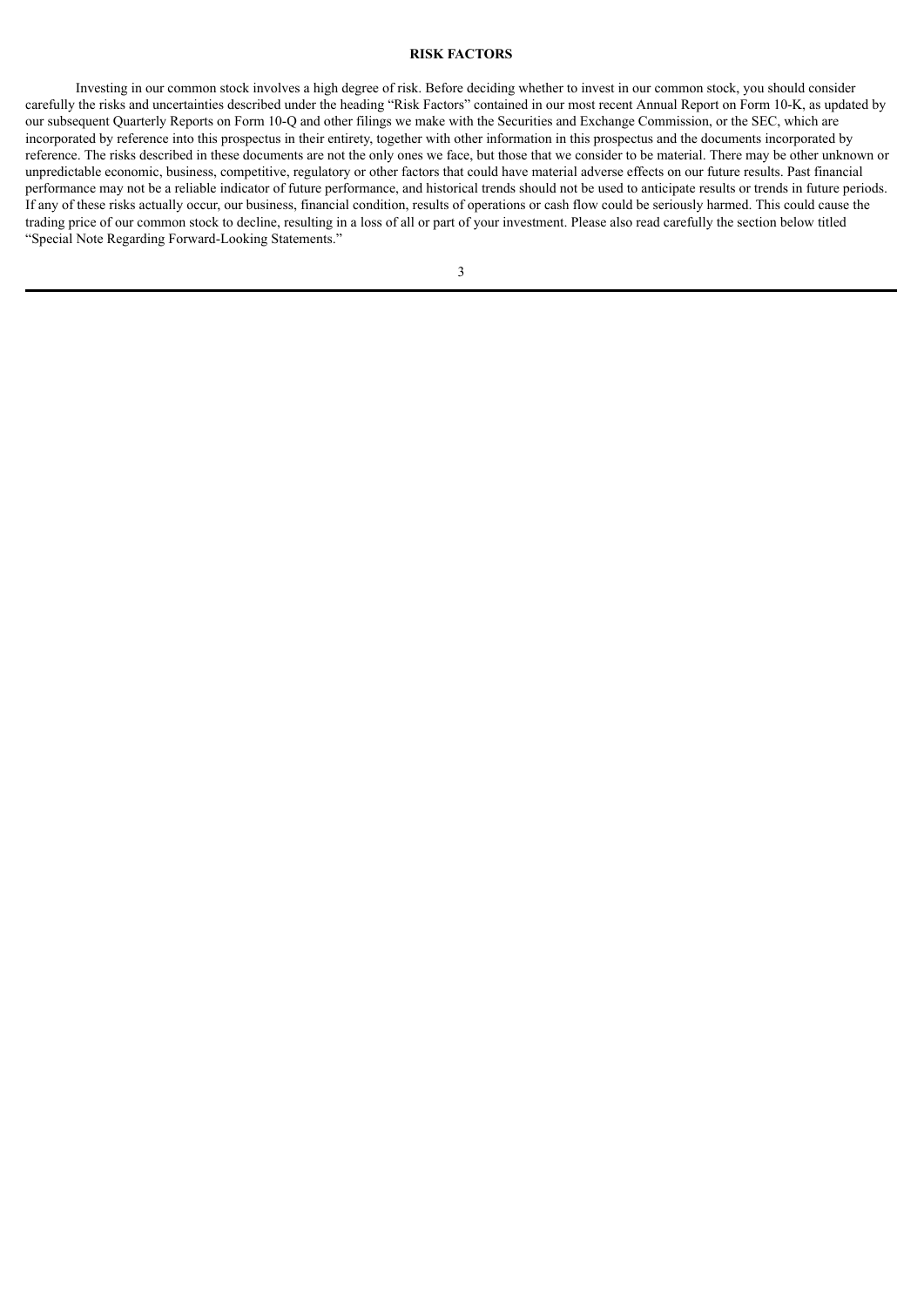# **SPECIAL NOTE REGARDING FORWARD-LOOKING STATEMENTS**

This prospectus and the documents we have filed with the SEC that are incorporated by reference contain "forward-looking statements" within the meaning of Section 27A of the Securities Act of 1933, as amended, or the Securities Act, and Section 21E of the Securities Exchange Act of 1934, as amended, or the Exchange Act. These statements relate to future events or to our future operating or financial performance and involve known and unknown risks, uncertainties and other factors that may cause our actual results, performance or achievements to be materially different from any future results, performances or achievements expressed or implied by the forward-looking statements. Forward-looking statements may include, but are not limited to, statements about:

- the accuracy of our estimates regarding the sufficiency of our cash resources, future revenues, expenses, capital requirements and needs for additional financing, and our ability to obtain additional financing;
- the uncertainties and impact arising from the worldwide COVID-19 pandemic, including restrictions on the ability of our sales force to contact and communicate with target customers and resulting delays and challenges to our commercial sales of DSUVIA® (sufentanil sublingual tablet, 30 mcg);
- our success in commercializing DSUVIA in the United States, including the marketing, sales, and distribution of the product, whether alone or with contract sales organizations and other collaborators;
- our ability to satisfactorily comply with FDA regulations concerning the advertising and promotion of DSUVIA;
- the size and growth potential of the markets for DSUVIA, and, if approved, Zalviso® (sufentanil sublingual tablet system) and our other product candidates in the United States, and our ability to serve those markets;
- our ability to maintain regulatory approval of DSUVIA in the United States, including effective management of and compliance with the DSUVIA Risk Evaluation and Mitigation Strategies, or REMS, program;
- acceptance of DSUVIA by physicians, patients and the healthcare community, including the acceptance of pricing and placement of DSUVIA on payers' formularies;
- our ability to satisfy the required conditions and otherwise complete our planned acquisition of Lowell Therapeutics, Inc., or Lowell, pursuant to the Agreement and Plan of Merger, or Merger Agreement, on a timely basis or at all;
- the expected benefits and potential value created by the proposed Merger Agreement with Lowell for our stockholders;
- potential legal proceedings relating to the proposed acquisition of Lowell and the outcome of any such legal proceedings;
- our ability to achieve all or any of the anticipated benefits of the proposed acquisition of Lowell on a timely basis or at all;
- the integration and performance of any assets or businesses we acquire;
- our ability to develop and commercialize products and product candidates that we in-license;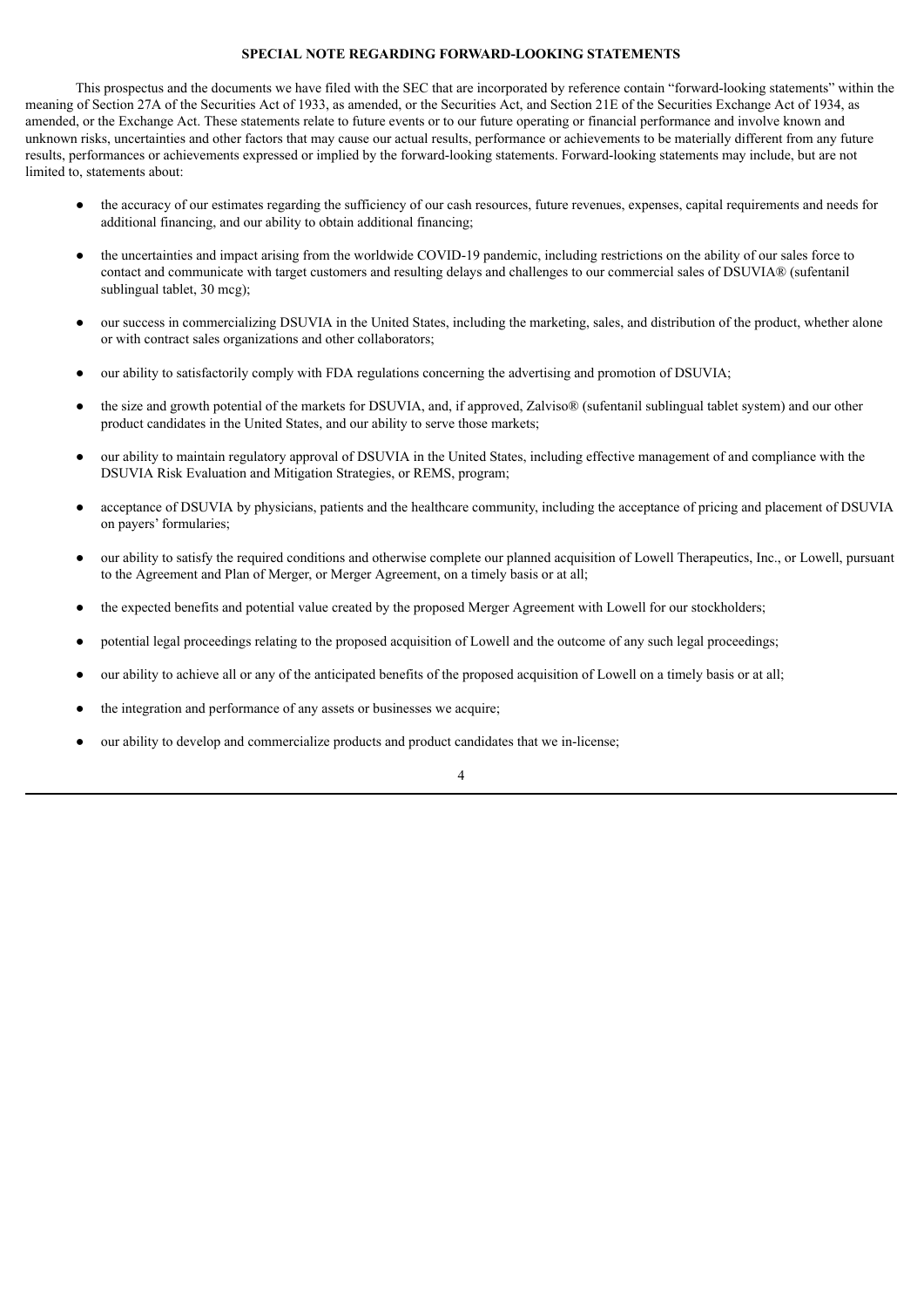- our ability to develop sales and marketing capabilities in a timely fashion, whether alone through recruiting qualified employees, by engaging a contract sales organization, or with potential future collaborators;
- successfully establishing and maintaining commercial manufacturing with third parties;
- our ability to manage effectively, and the impact of any costs associated with, potential governmental investigations, inquiries, regulatory actions or lawsuits that may be, or have been, brought against us;
- continued demonstration of an acceptable safety profile of DSUVIA;
- effectively competing with other medications for the treatment of moderate-to-severe acute pain in medically supervised settings, including IV-opioids and any subsequently approved products;
- our ability to manufacture and supply DZUVEO to Laboratoire Aguettant, or Aguettant, in accordance with their forecasts and the License and Commercialization Agreement, or the DZUVEO Agreement, with Aguettant;
- the status of the DZUVEO Agreement or any other future potential collaborations, including potential milestones and revenue share payments under the DZUVEO Agreement;
- our, or Aguettant's, ability to maintain regulatory approval of DZUVEO in the European Union, or EU;
- our ability to timely and efficiently close-out our relationship with Gr√nenthal GmbH, or Gr√nenthal, following the termination of our Collaboration and License Agreement and the Manufacture and Supply Agreement;
- our ability to fulfill our obligations under the Purchase and Sale Agreement with SWK Funding, LLC, or SWK, (assignee of PDL BioPharma, Inc., or PDL) including our obligation to use commercially reasonable efforts to negotiate a replacement license agreement for Zalviso with a third party;
- our ability to successfully execute the pathway towards a resubmission of the Zalviso New Drug Application, or NDA, and subsequently obtain and maintain regulatory approval of Zalviso in the United States and comply with any related restrictions, limitations, and/or warnings in the label of Zalviso, if approved;
- the outcome of any potential FDA Advisory Committee meeting held for Zalviso;
- our ability to successfully commercialize Zalviso, if approved in the United States;
- the rate and degree of market acceptance of Zalviso, if approved in the United States;
- our ability to obtain adequate government or third-party payer reimbursement;
- our ability to attract additional collaborators with development, regulatory and commercialization expertise;
- our ability to successfully retain our key commercial, scientific, engineering, medical or management personnel and hire new personnel as needed;
- regulatory developments in the United States and foreign countries;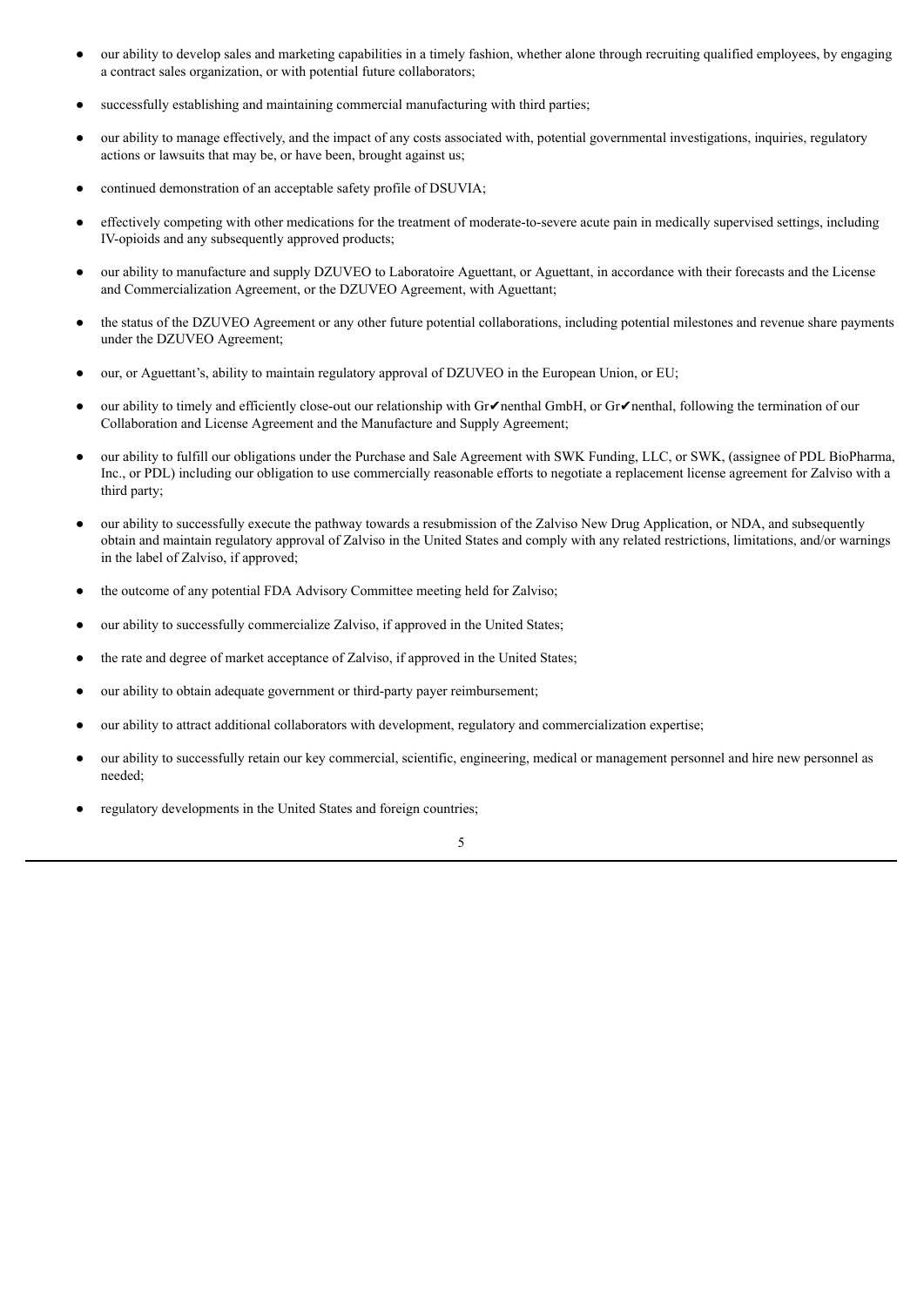- the performance of our third-party suppliers and manufacturers, including any supply chain impacts or work limitations resulting from shelterin-place orders related to COVID-19;
- the success of competing therapies that are or become available;
- our liquidity and capital resources; and
- our ability to obtain and maintain intellectual property protection for DSUVIA/DZUVEO and Zalviso.

In some cases, you can identify forward-looking statements by terms such as "may," "will," "should," "could," "would," "expects," "plans," "anticipates," "believes," "estimates," "projects," "predicts," "potential" and similar expressions intended to identify forward-looking statements. These statements reflect our current views with respect to future events, are based on assumptions and are subject to risks and uncertainties. Given these uncertainties, you should not place undue reliance on these forward-looking statements. We discuss in greater detail, and incorporate by reference into this prospectus in its entirety, many of these risks under the headings "Risk Factors" in our Annual Report on Form 10-K for the year ended December 31, 2021, as updated by our subsequent filings under the Exchange Act, which are incorporated herein by reference, as may be updated or superseded by the risks and uncertainties described under similar headings in the other documents that are filed after the date hereof and incorporated by reference into this prospectus. Also, these forward-looking statements represent our estimates and assumptions only as of the date of the document containing the applicable statement.

These risks are not exhaustive. Other sections of this prospectus may include additional factors that could harm our business and financial performance. Moreover, we operate in a very competitive and rapidly changing environment. New risk factors emerge from time to time, and it is not possible for our management to predict all risk factors nor can we assess the impact of all factors on our business or the extent to which any factor, or combination of factors, may cause actual results to differ from those contained in, or implied by, any forward-looking statements.

You should not rely upon forward-looking statements as predictions of future events. We cannot assure you that the events and circumstances reflected in the forward-looking statements will be achieved or occur.

Although we believe that the expectations reflected in the forward-looking statements are reasonable, we cannot guarantee future results, levels of activity, performance or achievements. Except as required by law, we undertake no obligation to update publicly any forward-looking statements for any reason after the date of this prospectus or to conform these statements to actual results or to changes in our expectations.

In addition, statements that "we believe" and similar statements reflect our beliefs and opinions on the relevant subject. These statements are based upon information available to us as of the date of this prospectus, and while we believe such information forms a reasonable basis for such statements, such information may be limited or incomplete, and our statements should not be read to indicate that we have conducted an exhaustive inquiry into, or review of, all relevant information. These statements are inherently uncertain and investors are cautioned not to unduly rely upon these statements.

You should read this prospectus and the documents that we reference in this prospectus and have filed as exhibits to the registration statement of which this prospectus is a part with the understanding that our actual future results, levels of activity, performance and achievements may be different from what we expect. We qualify all of our forward-looking statements by these cautionary statements.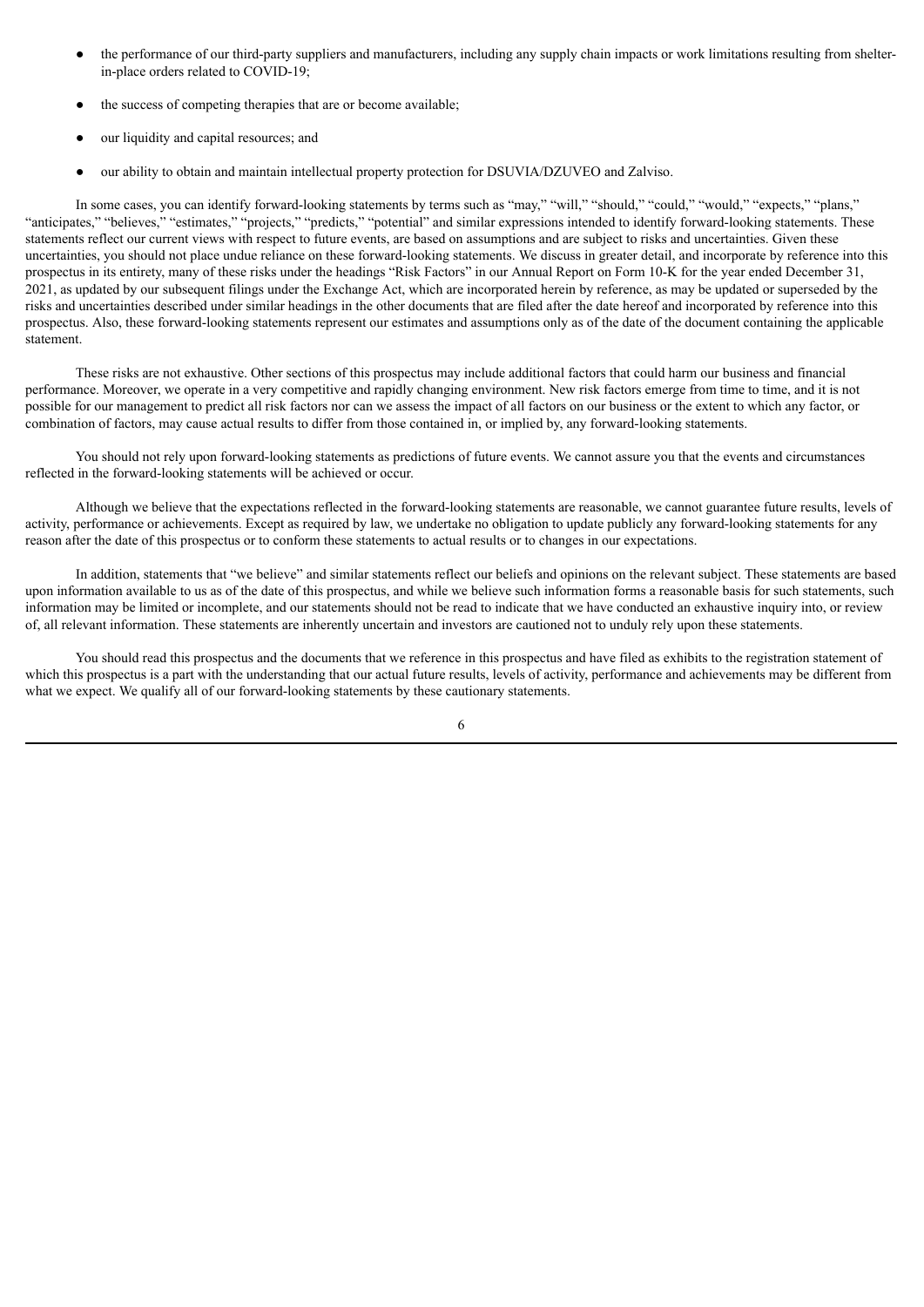# **USE OF PROCEEDS**

All the shares of our common stock to be sold pursuant to this prospectus will be sold by the selling stockholders. We will not receive any of the proceeds from such sales.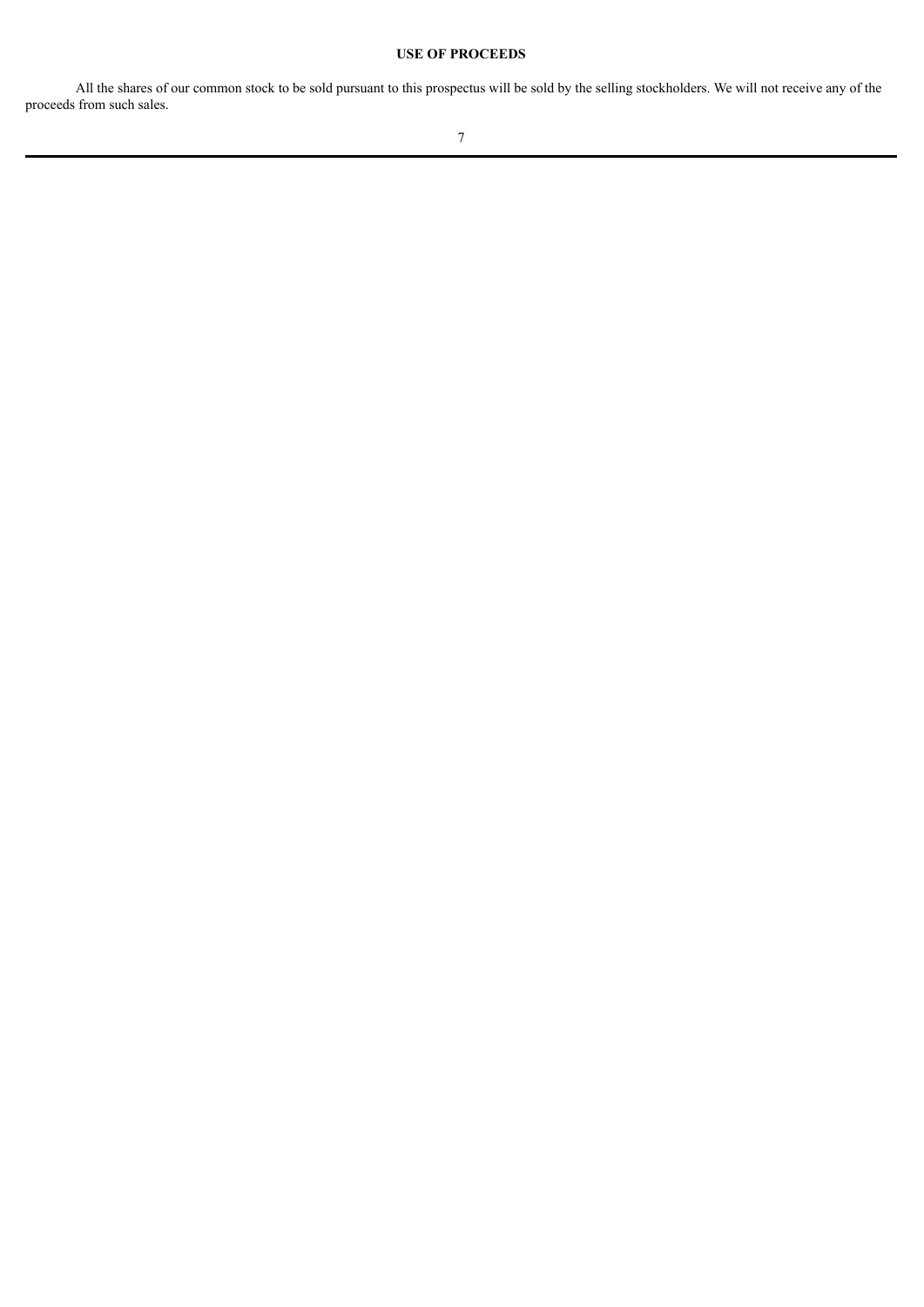# **DESCRIPTION OF CAPITAL STOCK**

#### **Summary**

Our authorized capital stock consists of 200,000,000 shares of common stock and 10,000,000 shares of preferred stock, \$0.001 par value. As of March 31, 2022, we had 147,109,007 shares of common stock issued and outstanding and no shares of preferred stock issued and outstanding.

A description of the material terms and provisions of our amended and restated certificate of incorporation and amended and restated bylaws affecting the rights of holders of our capital stock is set forth below. The description is intended as a summary, and is qualified in its entirety by reference to our amended and restated certificate of incorporation and our amended and restated bylaws which are incorporated by reference into the registration statement of which this prospectus is a part.

# **Common Stock**

*Voting Rights*. Each holder of common stock is entitled to one vote for each share on all matters submitted to a vote of the stockholders, including the election of directors. In all matters other than the election of directors, the affirmative vote of the majority of shares present in person, by remote communication, or represented by proxy at a meeting of the stockholders and entitled to vote generally on the subject matter shall be the act of the stockholders. Directors shall be elected by a plurality of the votes of the shares present in person, by remote communication, or represented by proxy at a meeting of the stockholders and entitled to vote generally on the election of directors. Our stockholders do not have cumulative voting rights in the election of directors. Accordingly, the holders of a majority of the voting shares are able to elect all of the directors to be elected at any particular time.

*Dividends*. Subject to preferences that may be applicable to any then outstanding preferred stock, holders of our common stock are entitled to receive dividends, if any, as may be declared from time to time by our board of directors out of funds legally available if our board of directors, in its discretion, determines to issue dividends and then only at the times and in the amounts that our board of directors may determine.

*Liquidation*. In the event of our liquidation, dissolution or winding up, holders of common stock will be entitled to share ratably in the net assets legally available for distribution to stockholders after the payment of all of our debts and other liabilities and the satisfaction of any liquidation preference granted to the holders of any then outstanding shares of preferred stock.

*Rights*. Holders of common stock have no preemptive, conversion, subscription or other rights, and there are no redemption or sinking fund provisions applicable to shares of common stock.

*Fully Paid and Nonassessable*. All of outstanding shares of common stock are fully paid and nonassessable.

### **Anti-Takeover Effects of Provisions of our Certificate of Incorporation and Bylaws and Delaware Law**

*Certificate of Incorporation and Bylaws*. Our amended and restated certificate of incorporation and amended and restated bylaws include a number of provisions that may deter or impede hostile takeovers or changes of control or management. These provisions include:

- *Issuance of Undesignated Preferred Stock*. Under our certificate of incorporation, our board of directors has the authority, without further action by the stockholders, to issue up to 10,000,000 shares of undesignated preferred stock with rights and preferences, including voting rights, designated from time to time by the board of directors. The existence of authorized but unissued shares of preferred stock enables our board of directors to make it more difficult or to discourage an attempt to obtain control of us by means of a merger, tender offer, proxy contest or otherwise.
- *Classified Board*. Our certificate of incorporation provides for a classified board of directors consisting of three classes of directors, with staggered three-year terms. Only one class of directors will be elected at each annual meeting of our stockholders, with the other classes continuing for the remainder of their respective three-year terms. This provision may have the effect of delaying a change in control of the board.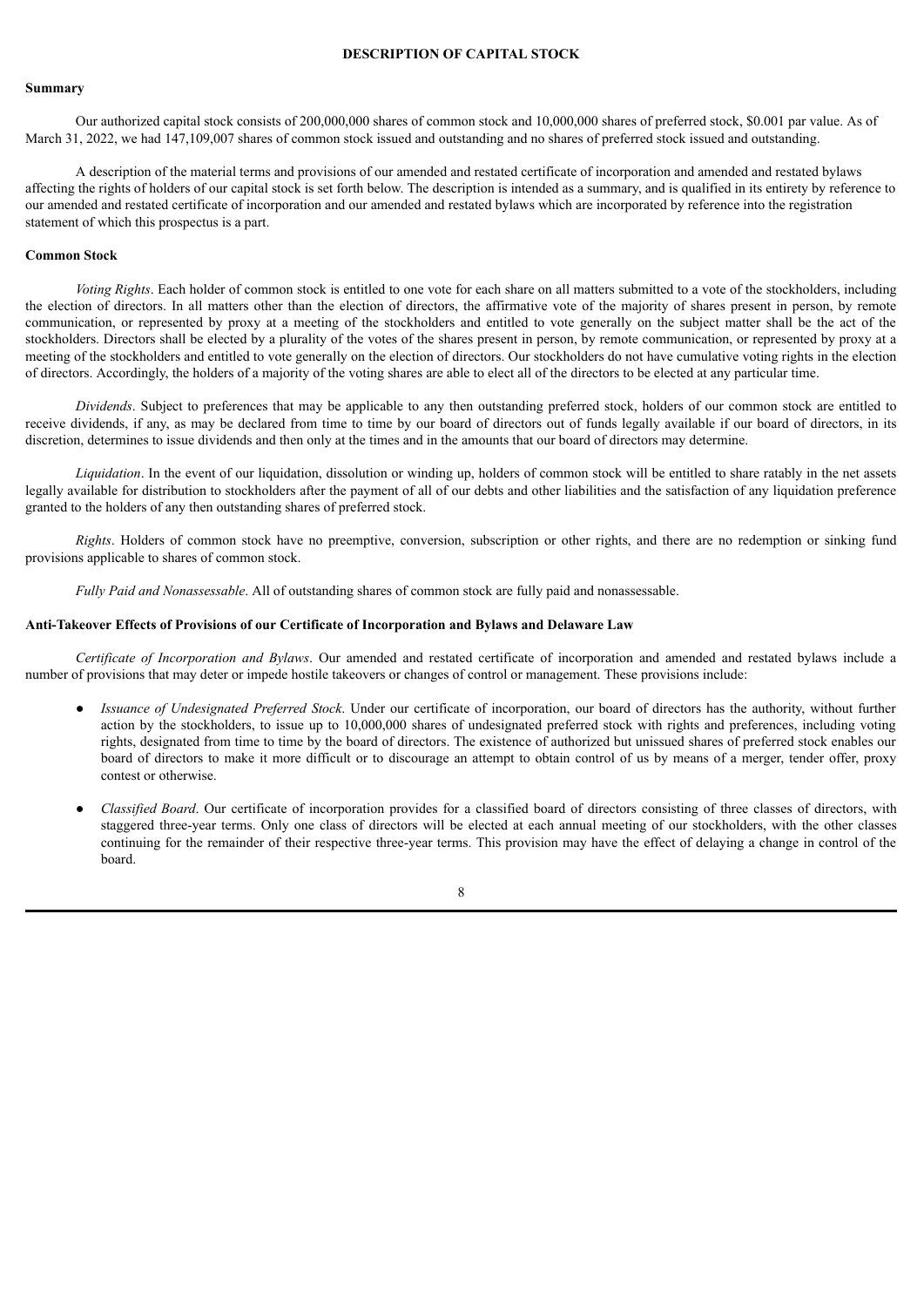- *Board of Directors Vacancies*. Our Certificate of Incorporation and Bylaws authorize only our board of directors to fill vacant directorships. In addition, the number of directors constituting our board of directors may be set only by resolution adopted by a majority vote of our entire board of directors. These provisions prevent a stockholder from increasing the size of our board of directors and gaining control of our board of directors by filling the resulting vacancies with its own nominees.
- *Stockholder Action*; *Special Meetings of Stockholders*. Our certificate of incorporation provides that our stockholders may not take action by written consent and may only take action at annual or special meetings of our stockholders. Stockholders will not be permitted to cumulate their votes for the election of directors. Our bylaws further provide that special meetings of our stockholders may be called only by a majority of our board of directors, the chairman of our board of directors, or our chief executive officer. These provisions may prevent stockholders from corporate actions as stockholders at times when they otherwise would like to do so.
- *Advance Notice Requirements for Stockholder Proposals and Director Nominations*. Our bylaws provide advance notice procedures for stockholders seeking to bring business before our annual meeting of stockholders, or to nominate candidates for election as directors at our annual meeting of stockholders. Our bylaws also specify certain requirements as to the form and content of a stockholder's notice. These provisions may make it more difficult for our stockholders to bring matters before our annual meeting of stockholders or to nominate directors at our annual meeting of stockholders.

These provisions are intended to enhance the likelihood of continued stability in the composition of our board of directors and its policies and to discourage certain types of transactions that may involve an actual or threatened acquisition of us. These provisions are designed to reduce our vulnerability to an unsolicited acquisition proposal. The provisions also are intended to discourage certain tactics that may be used in proxy fights. However, these provisions could have the effect of discouraging others from making tender offers for our shares and, as a consequence, they may also reduce fluctuations in the market price of our shares that could result from actual or rumored takeover attempts.

## **Section 203 of the Delaware General Corporation Law**

We are subject to the provisions of Section 203 of the Delaware General Corporation Law regulating corporate takeovers. This section prevents some Delaware corporations from engaging, under some circumstances, in a business combination, which includes a merger or sale of at least 10% of the corporation's assets with any interested stockholder, meaning a stockholder who, together with affiliates and associates, owns or, within three years prior to the determination of interested stockholder status, did own 15% or more of the corporation's outstanding voting stock, unless:

- the transaction is approved by the board of directors prior to the time that the interested stockholder became an interested stockholder;
- upon consummation of the transaction which resulted in the stockholder's becoming an interested stockholder, the interested stockholder owned at least 85% of the voting stock of the corporation outstanding at the time the transaction commenced; or
- at or subsequent to such time that the stockholder became an interested stockholder the business combination is approved by the board of directors and authorized at an annual or special meeting of stockholders by at least two-thirds of the outstanding voting stock which is not owned by the interested stockholder.

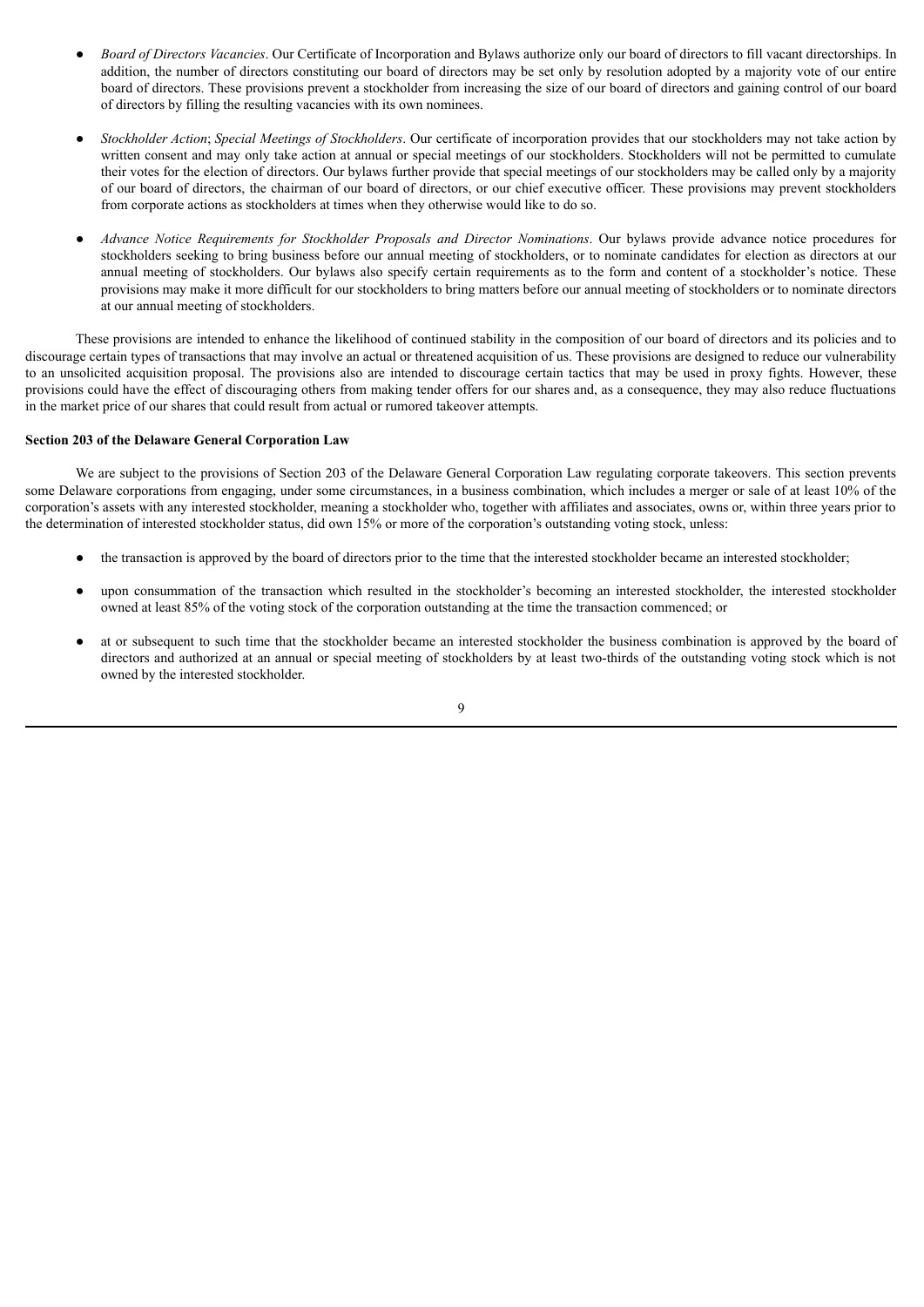In general, Section 203 defines "business combination" to include the following:

- any merger or consolidation involving the corporation and the interested stockholder;
- any sale, transfer, pledge or other disposition of 10% or more of the assets of the corporation involving the interested stockholder;
- subject to certain exceptions, any transaction that results in the issuance or transfer by the corporation of any stock of the corporation to the interested stockholder;
- any transaction involving the corporation that has the effect of increasing the proportionate share of the stock or any class or series of the corporation beneficially owned by the interested stockholder; or
- the receipt by the interested stockholder of the benefit of any loss, advances, guarantees, pledges or other financial benefits by or through the corporation.

In general, Section 203 defines an "interested stockholder" as an entity or person who, together with the person's affiliates and associates, beneficially owns, or within three years prior to the time of determination of interested stockholder status did own, 15% or more of the outstanding voting stock of the corporation.

A Delaware corporation may "opt out" of these provisions with an express provision in its original certificate of incorporation or an express provision in its certificate of incorporation or bylaws resulting from a stockholders' amendment approved by at least a majority of the outstanding voting shares. We have not "opted out" of these provisions and do not plan to do so. The statute could prohibit or delay mergers or other takeover or change in control attempts and, accordingly, may discourage attempts to acquire us.

#### **Listing on The Nasdaq Global Market**

Our common stock is listed on The Nasdaq Global Market under the symbol "ACRX."

# **Transfer Agent and Registrar**

The transfer agent and registrar for our common stock is Computershare, Inc.: 1-800-736-3001. The transfer agent's address is 250 Royall Street, Canton, Massachusetts 02021.

10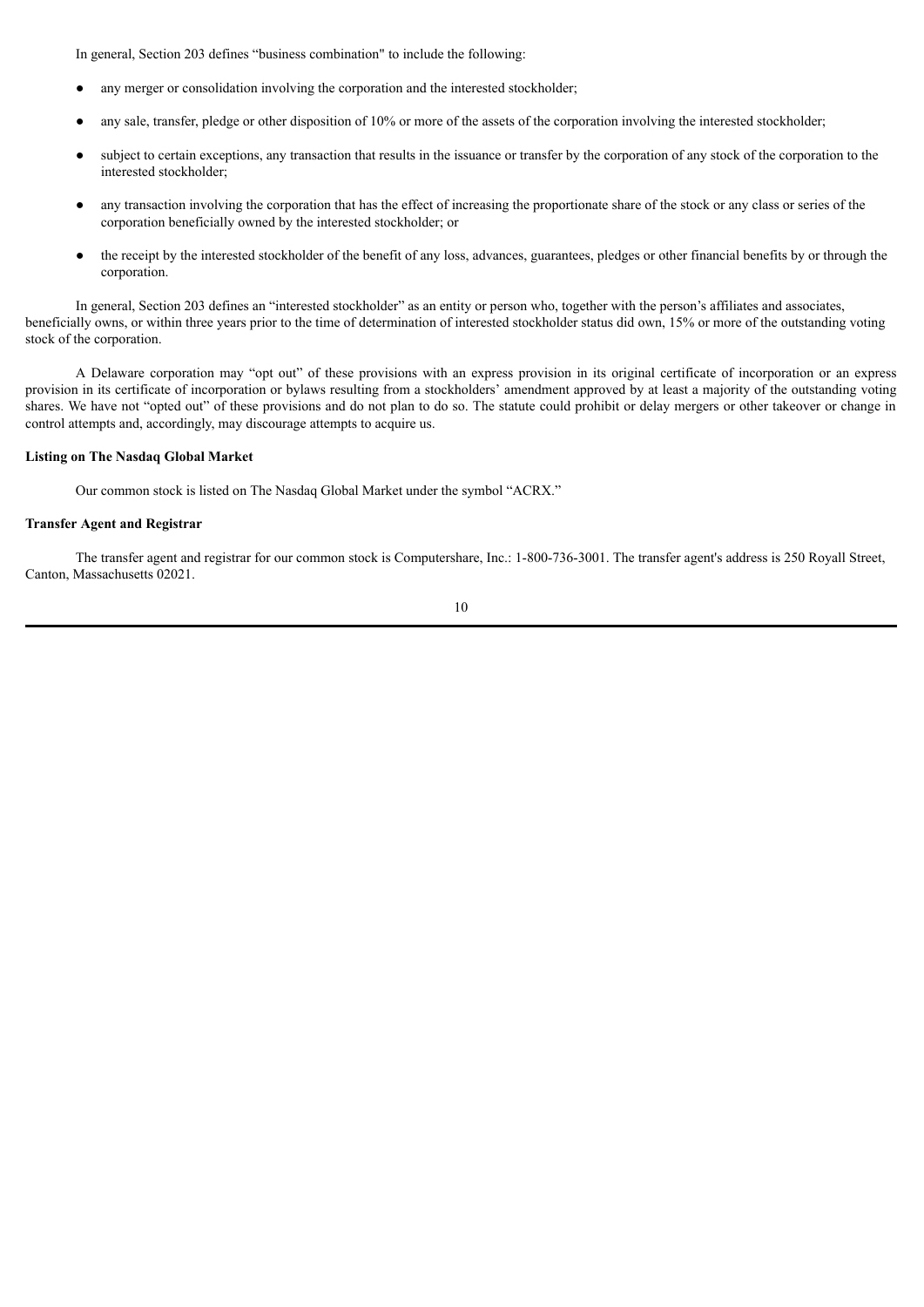## **SELLING STOCKHOLDERS**

We have prepared this prospectus to allow the selling stockholders to offer and sell from time to time up to 11,017,058 shares of our common stock, consisting of (i) 9,009,538 Closing Shares, (ii) 1,396,526 Holdback Shares and (iii) 610,994 Advisor Shares. As of the date of this prospectus, we have not released the Holdback Shares to the selling stockholders. We are registering the offer and sale of the shares beneficially owned by the selling stockholders to satisfy certain registration obligations that we granted the selling stockholders in connection with our acquisition of Lowell Therapeutics.

The following table sets forth (i) the name of each selling stockholder; (ii) the number of shares beneficially owned by each of the selling stockholders; (iii) the number of shares that may be offered under this prospectus, or the Registrable Securities; and (iv) the number of shares of common stock beneficially owned by each of the selling stockholders assuming all of the shares covered hereby are sold. We do not know how long the selling stockholders will hold the shares before selling them, and we currently have no agreements, arrangements or understandings with the selling stockholders regarding the sale or other disposition of any shares. Except as disclosed in the footnotes to the table below, to our knowledge, none of the selling stockholders has, or during the three years prior to the date of this prospectus has had, any position, office or other material relationships with us or any of our affiliates.

Only the Closing Shares and the Advisor Shares have been issued as of the date of this prospectus. The Holdback Shares if any, will be issued in accordance with the terms, and subject to the contingencies, set forth in the Merger Agreement.

The information set forth in the table below is based upon information obtained from the selling stockholders. Beneficial ownership of the selling stockholders is determined in accordance with Rule 13d-3(d) under the Exchange Act. The percentage of shares beneficially owned prior to, and after, the offering is based on 147,109,007 shares of our common stock outstanding as of March 31, 2022, and assumes the issuance of 1,396,526 Holdback Shares to the selling stockholders.

As used in this prospectus, the term "selling stockholders" includes the selling stockholders listed in the table below, together with any additional selling stockholders listed in a prospectus supplement, and their donees, pledgees, assignees, transferees, distributees and successors-in-interest that receive shares in any non-sale transfer after the date of this prospectus.

|                                                  | <b>Beneficial Ownership Prior to</b><br><b>This Offering</b> |                                                                            |                                                    | <b>Beneficial Ownership After</b><br><b>This Offering</b> |                                                                           |
|--------------------------------------------------|--------------------------------------------------------------|----------------------------------------------------------------------------|----------------------------------------------------|-----------------------------------------------------------|---------------------------------------------------------------------------|
| Name of Selling Stockholder(1)                   | <b>Shares</b>                                                | % of Total<br><b>Voting Power</b><br><b>Before This</b><br><b>Offering</b> | Number of<br><b>Shares Being</b><br><b>Offered</b> | <b>Shares</b>                                             | % of Total<br><b>Voting Power</b><br><b>After This</b><br><b>Offering</b> |
| Abhishek Srinivas <sup>(2)</sup>                 | 43,145                                                       | $\ast$                                                                     | 43,145                                             |                                                           |                                                                           |
| Akila Chandrasekar <sup>(3)</sup>                | 22,507                                                       | $\ast$                                                                     | 22,507                                             |                                                           |                                                                           |
| Andrew Seacat <sup>(4)</sup>                     | 19,318                                                       | $\ast$                                                                     | 19,318                                             |                                                           | $\overline{\phantom{0}}$                                                  |
| BioAltum Consulting, LLC(5)                      | 313,593                                                      | $\ast$                                                                     | 313,593                                            |                                                           |                                                                           |
| Brian Howell(6)                                  | 657                                                          | $\ast$                                                                     | 657                                                | $\overline{\phantom{0}}$                                  |                                                                           |
| Carey Chern <sup>(7)</sup>                       | 28,763                                                       | $\ast$                                                                     | 28,763                                             |                                                           |                                                                           |
| CuriRx, Inc.(8)                                  | 22,614                                                       | $\ast$                                                                     | 22,614                                             |                                                           | $\overline{\phantom{0}}$                                                  |
| David L. Hall(9)                                 | 68,796                                                       | $\ast$                                                                     | 68,796                                             |                                                           |                                                                           |
| Diana Chirita(10)                                | 71,910                                                       | $\ast$                                                                     | 71,910                                             | $\overline{\phantom{0}}$                                  | $\overline{\phantom{0}}$                                                  |
| Edward S. Price(11)                              | 171,996                                                      | $\ast$                                                                     | 171,996                                            | $\overline{\phantom{0}}$                                  |                                                                           |
| Elaine Liong(12)                                 | 316,254                                                      | $\ast$                                                                     | 316,254                                            | $\overline{\phantom{0}}$                                  | $\overline{\phantom{0}}$                                                  |
| Feng Zeng(13)                                    | 57,528                                                       | $\ast$                                                                     | 57,528                                             |                                                           |                                                                           |
| Gnat, LLC(14)                                    | 335,244                                                      | $\ast$                                                                     | 335,244                                            |                                                           | $\overline{\phantom{0}}$                                                  |
| GreenLeap Ventures, LLC(15)                      | 546,522                                                      | $\ast$                                                                     | 546,522                                            | $\overline{\phantom{0}}$                                  |                                                                           |
| Gregor Zenas Kent(16)                            | 343,897                                                      | $\ast$                                                                     | 343,897                                            | $\equiv$                                                  | $\overline{\phantom{0}}$                                                  |
| Innovative BioTherapies, Inc. (17)               | 11,306                                                       | $\ast$                                                                     | 11,306                                             |                                                           |                                                                           |
| Jack and Barbara Irvin 2006 Trust(18)            | 35,954                                                       | $\ast$                                                                     | 35,954                                             |                                                           | $\overline{\phantom{0}}$                                                  |
| James Michael Rolke(19)                          | 85,974                                                       | $\ast$                                                                     | 85,974                                             |                                                           |                                                                           |
| James Wilkie(20)                                 | 2,993,906                                                    | 2.0                                                                        | 2,993,906                                          | $\equiv$                                                  |                                                                           |
| John J. $\text{Fee}(21)$                         | 13,831                                                       | $\ast$                                                                     | 3,831                                              | 10,000                                                    | $\ast$                                                                    |
| Jon S. Saxe and Myrna G. Marshall 1997 Trust(22) | 85,987                                                       | $\ast$                                                                     | 85,987                                             |                                                           | —                                                                         |
| Jonathan Hong-Min Chow (23)                      | 34,406                                                       | $\ast$                                                                     | 34,406                                             |                                                           |                                                                           |
| Kyto Technology & Life Science, Inc.(24)         | 528,122                                                      | $\ast$                                                                     | 528,122                                            |                                                           |                                                                           |
| La Jolla Pharmaceutical Company(25)              | 1,555,531                                                    | 1.1                                                                        | 1,555,531                                          |                                                           |                                                                           |
| Lakhmir Chawla(26)                               | 1,658,530                                                    | 1.1                                                                        | 1,658,530                                          | $\overline{\phantom{0}}$                                  | $\overline{\phantom{0}}$                                                  |
| Martha C. Farmer(27)                             | 131,015                                                      | $\ast$                                                                     | 131,015                                            |                                                           |                                                                           |
| Maxim Partners LLC(28)                           | 724,884                                                      | $\ast$                                                                     | 724,884                                            |                                                           | $\overline{\phantom{0}}$                                                  |
| Michelle Marie Merrigan(29)                      | 54,907                                                       | $\ast$                                                                     | 54,907                                             |                                                           |                                                                           |
| Peter Raymond Rock(30)                           | 45,014                                                       | $\ast$                                                                     | 45,014                                             |                                                           | $\overline{\phantom{0}}$                                                  |
| Rayyan Daghistani(31)                            | 223,369                                                      | $\ast$                                                                     | 223,369                                            |                                                           |                                                                           |
| Russo Family Trust(32)                           | 104,330                                                      | $\ast$                                                                     | 104,330                                            |                                                           | $\overline{\phantom{0}}$                                                  |
| Securitas Biosciences LLC(33)                    | 171,990                                                      | $\ast$                                                                     | 171,990                                            |                                                           |                                                                           |
| Sharon Xia Gao(34)                               | 16,960                                                       | $\ast$                                                                     | 16,960                                             | $\equiv$                                                  | $\overline{\phantom{0}}$                                                  |
| Sota Kurita <sup>(35)</sup>                      | 1,685                                                        | $\ast$                                                                     | 1,685                                              |                                                           |                                                                           |
| The 1991 Baghramian Family Revocable Trust(36)   | 61,085                                                       | $\ast$                                                                     | 54,585                                             | 6,500                                                     | $\ast$                                                                    |
| Thomas Lee Vogelsong(37)                         | 132,028                                                      | $\ast$                                                                     | 132,028                                            |                                                           |                                                                           |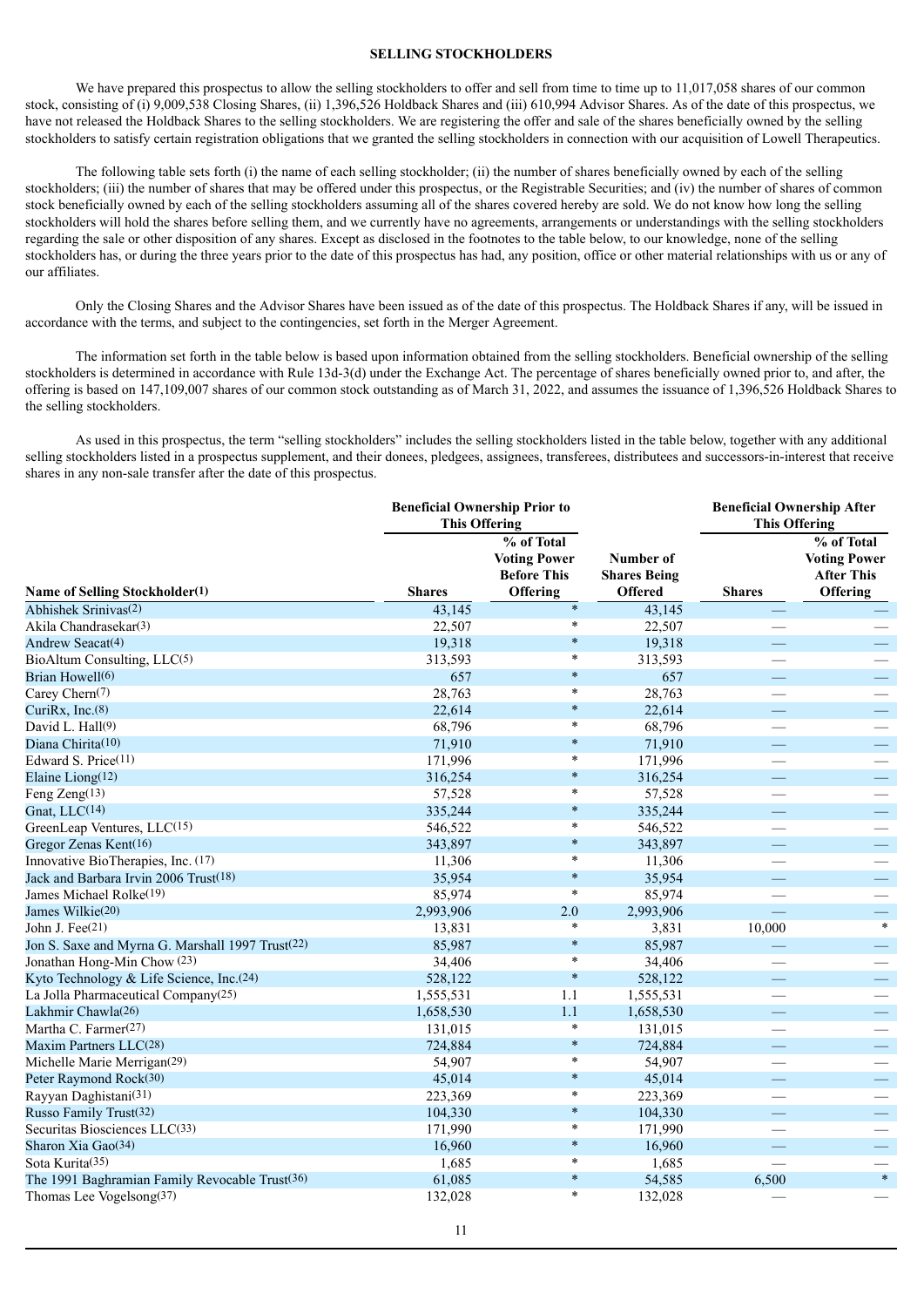- Denotes less than 1%.
- (1) Certain of the selling stockholders are currently employees following our acquisition of Lowell.
- (2) Consists of (i) 40,847 shares of our common stock and (ii) 2,298 Holdback Shares.
- (3) Consists of (i) 18,676 shares of our common stock and (ii) 3,831 Holdback Shares.
- (4) Consists of (i) 16,700 shares of our common stock and (ii) 2,618 Holdback Shares.
- (5) Consists of (i) 297,076 shares of our common stock and (ii) 16,517 Holdback Shares. Lakhmir Chawla is the Principal of BioAltum Consulting, LLC and may be deemed to be the beneficial owner of the Registrable Securities held by BioAltum Consulting, LLC.
- (6) Consists solely of 657 Holdback Shares.
- (7) Consists of (i) 27,231 shares of our common stock and (ii) 1,532 Holdback Shares.
- (8) Consists of (i) 19,549 shares of our common stock and (ii) 3,065 Holdback Shares. Indu Javeri is the President and Chief Executive Officer of CuriRx, Inc. and may be deemed to be the beneficial owner of the Registrable Securities held by CuriRx, Inc.
- (9) Consists of (i) 65,063 shares of our common stock and (ii) 3,733 Holdback Shares.
- (10) Consists of (i) 68,079 shares of our common stock and (ii) 3,831 Holdback Shares.
- (11) Consists of (i) 162,663 shares of our common stock and (ii) 9,333 Holdback Shares.
- (12) Consists of (i) 270,266 shares of our common stock and (ii) 45,988 Holdback Shares.
- (13) Consists of (i) 54,463 shares of our common stock and (ii) 3,065 Holdback Shares.
- (14) Consists solely of 335,244 Holdback Shares. Joseph P. Galda is deemed to have power to vote or dispose of the Registrable Securities.
- (15) Consists of (i) 517,404 shares of our common stock and (ii) 29,188 Holdback Shares. Joseph Brannan Musumeci is deemed to have power to vote or dispose of the Registrable Securities.
- (16) Consists of (i) 325,235 shares of our common stock and (ii) 18,662 Holdback Shares.
- (17) Consists of (i) 9,774 shares of our common stock and (ii) 1,532 Holdback Shares. H. David Humes is deemed to have power to vote or dispose of the Registrable Securities.
- (18) Consists of (i) 34,039 shares of our common stock and (ii) 1,915 Holdback Shares. Jack D. Irvin and Barbara Ann Irvin are deemed to have power to vote or dispose of the Registrable Securities.
- (19) Consists of (i) 81,309 shares of our common stock and (ii) 4,665 Holdback Shares.
- (20) Consists of (i) 2,636,370 shares of our common stock and (ii) 357,536 Holdback Shares.
- (21) Consists of (i) 10,000 shares of our common stock and (ii) 3,831 Holdback Shares.
- (22) Consists of (i) 81,321 shares of our common stock and (ii) 4,666 Holdback Shares. Jon S. Saxe and Myrna G. Marshall are deemed to have power to vote or dispose of the Registrable Securities.
- (23) Consists of (i) 32,540 shares of our common stock and (ii) 1,866 Holdback Shares.
- (24) Consists of (i) 499,877 shares of our common stock and (ii) 28,245 Holdback Shares. Paul Russo and Simon Westbrook are deemed to have power to vote or dispose of the Registrable Securities.
- (25) Consists of (i) 1,344,703 shares of our common stock and (ii) 210,828 Holdback Shares. Larry Edwards is the Chief Executive Officer of La Jolla Pharmaceutical Company and Michael Hearne is the Chief Financial Officer of La Jolla Pharmaceutical Company, both Larry Edwards and Michael Hearne are deemed to have power to vote or dispose of the Registrable Securities.
- (26) Consists of (i) 1,442,059 shares of our common stock and (ii) 216,471 Holdback Shares.
- (27) Consists of (i) 118,686 shares of our common stock and (ii) 12,329 Holdback Shares.
- (28) Consists of (i) 709,448 shares of our common stock and (ii) 15,436 Holdback Shares. Michael Rabinowitz is deemed to have power to vote or dispose of the Registrable Securities. Maxim Group LLC was a financial advisor in the Merger. Maxim Group LLC, a registered broker-dealer, is a subsidiary of Maxim Partners LLC. Based on information provided by the selling securityholder, the selling securityholder acquired the Registrable Securities as compensation for services rendered as financial advisor in the Merger, and at the time of the acquisition of the Registrable Securities, the selling securityholder did not have any agreements or understandings with any person to distribute such Registrable Securities.
- (29) Consists of (i) 45,905 shares of our common stock and (ii) 9,002 Holdback Shares.
- (30) Consists of (i) 37,352 shares of our common stock and (ii) 7,662 Holdback Shares.
- (31) Consists of (i) 211,249 shares of our common stock and (ii) 12,120 Holdback Shares.
- (32) Consists of (i) 98,711 shares of our common stock and (ii) 5,619 Holdback Shares. Paul Russo is the trustee of the Russo Family Trust and may be deemed to be the beneficial owner of the Registrable Securities held by the Russo Family Trust.
- (33) Consists of (i) 162,657 shares of our common stock and (ii) 9,333 Holdback Shares. Matias Fernando Cristobal Vidal is deemed to have power to vote or dispose of the Registrable Securities.
- (34) Consists of (i) 14,662 shares of our common stock and (ii) 2,298 Holdback Shares.
- (35) Consists solely of 1,685 Holdback Shares.
- (36) Consists of (i) 58,150 shares of our common stock and (ii) 2,935 Holdback Shares. Mike Baghramian is deemed to have power to vote or dispose of the Registrable Securities.
- (37) Consists of (i) 124,968 shares of our common stock and (ii) 7,060 Holdback Shares.
	- 12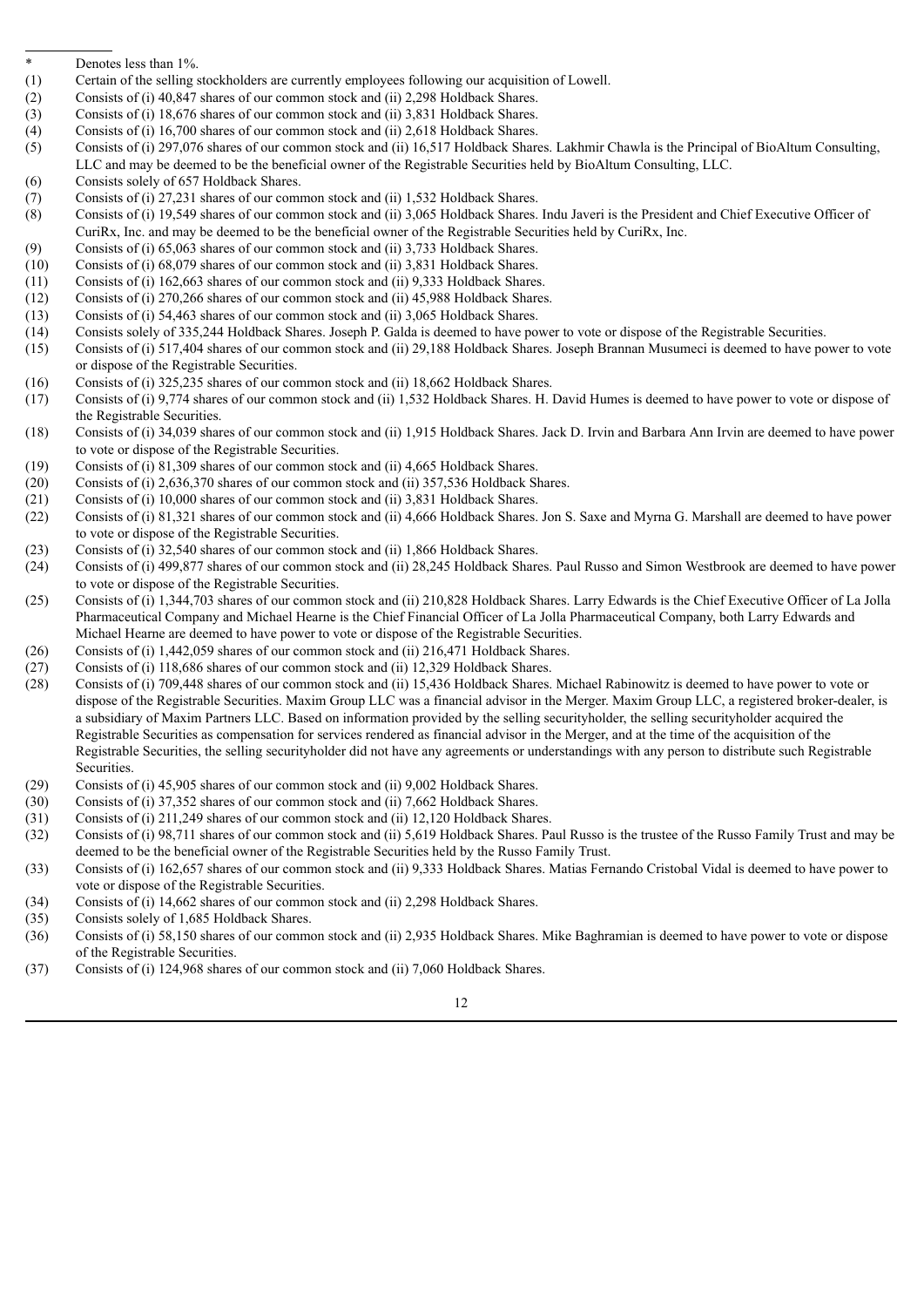## **PLAN OF DISTRIBUTION**

We are registering the shares of our common stock held by the selling stockholders from time to time after the date of this prospectus. We will not receive any of the proceeds from the sale by the selling stockholders of the shares of our common stock.

The term "selling securityholders" includes donees, pledgees, transferees or other successors in interest selling securities received after the date of this prospectus from a selling securityholder as a gift, pledge, partnership distribution or other transfer. The selling securityholders will act independently of us in making decisions with respect to the timing, manner and size of each sale. Such sales may be made on the principal trading market for our common stock or any other stock exchange, market or trading facility on which our common stock is traded or in private transactions. These sales may be at fixed or negotiated prices. A selling stockholder may use any one or more of the following methods when selling securities:

- ordinary brokerage transactions and transactions in which the broker dealer solicits purchasers;
- block trades in which the broker dealer will attempt to sell the common stock as agent but may position and resell a portion of the block as principal to facilitate the transaction;
- purchases by a broker dealer as principal and resale by the broker dealer for its account;
- an exchange distribution in accordance with the rules of the applicable exchange;
- privately negotiated transactions;
- settlement of short sales:
- distribution to employees, members, limited partners or stockholders of the selling securityholders;
- in transactions through broker dealers that agree with the selling stockholders to sell a specified number of such common stock at a stipulated price per security;
- through the writing or settlement of options or other hedging transactions, whether through an options exchange or otherwise;
- by pledge to secured debts and other obligations;
- delayed delivery arrangements;
- to or through underwriters or broker-dealers;
- in "at the market" offerings, as defined in Rule 415 under the Securities Act, at negotiated prices, at prices prevailing at the time of sale or at prices related to such prevailing market prices, including sales made directly on a national securities exchange or sales made through a market maker other than on an exchange or other similar offerings through sales agents;
- in privately negotiated transactions:
- in options transactions
- a combination of any such methods of sale; or
- any other method permitted pursuant to applicable law.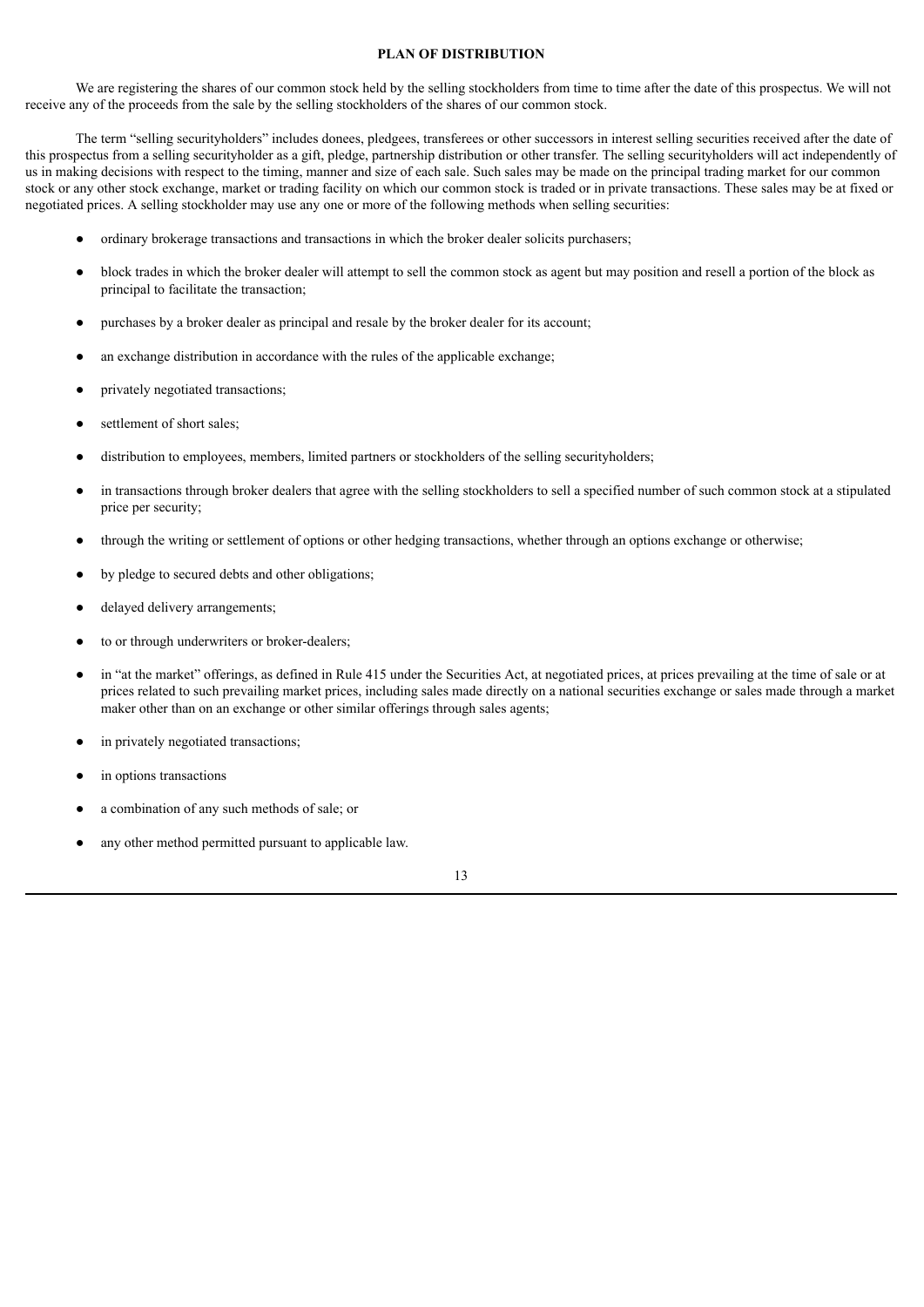The selling stockholders may also sell the shares of our common stock under Rule 144 or any other exemption from registration under the Securities Act, if available, rather than under this prospectus.

In addition, a selling securityholder that is an entity may elect to make a pro rata in-kind distribution of securities to its members, partners or stockholders pursuant to the registration statement of which this prospectus is a part by delivering a prospectus with a plan of distribution. Such members, partners or stockholders would thereby receive freely tradeable securities pursuant to the distribution through a registration statement. To the extent a distributee is our affiliate (or to the extent otherwise required by law), we may, at our option, file a prospectus supplement in order to permit the distributees to use the prospectus to resell the securities acquired in the distribution.

Broker-dealers engaged by the selling stockholders may arrange for other brokers-dealers to participate in sales. Broker-dealers may receive commissions or discounts from the selling stockholders (or, if any broker-dealer acts as agent for the purchaser of our common stock, from the purchaser) in amounts to be negotiated, but, except as set forth in a supplement to this prospectus, in the case of an agency transaction not in excess of a customary brokerage commission in compliance with Financial Industry Regulatory Authority, or FINRA, Rule 5110; and in the case of a principal transaction a markup or markdown in compliance with FINRA Rule 2121.

To the extent required, this prospectus may be amended or supplemented from time to time to describe a specific plan of distribution. In connection with the sale of our common stock or interests therein, the selling stockholders may enter into hedging transactions with broker-dealers or other financial institutions, which may in turn engage in short sales of our common stock in the course of hedging the positions they assume. The selling stockholders may also sell our common stock short and deliver these shares to close out their short positions, or loan or pledge the securities to brokerdealers that in turn may sell these shares. The selling stockholders may also enter into option or other transactions with broker-dealers or other financial institutions or create one or more derivative securities which require the delivery to such broker-dealer or other financial institution of securities offered by this prospectus, which securities such broker-dealer or other financial institution may resell pursuant to this prospectus (as supplemented or amended to reflect such transaction). The selling stockholders may also pledge securities to a broker-dealer or other financial institution, and, upon a default, such broker-dealer or other financial institution, may effect sales of the pledged securities pursuant to this prospectus (as supplemented or amended to reflect such transaction).

In effecting sales, broker-dealers or agents engaged by the selling stockholders may arrange for other broker-dealers to participate. Broker-dealers or agents may receive commissions, discounts or concessions from the selling securityholders in amounts to be negotiated immediately prior to the sale.

The selling stockholders and any broker-dealers or agents that are involved in selling the securities may be deemed to be "underwriters" within the meaning of the Securities Act in connection with such sales. In such event, any commissions received by such broker-dealers or agents and any profit on the resale of the shares of our common stock purchased by them may be deemed to be underwriting commissions or discounts under the Securities Act. Each selling stockholder has informed us that it does not have any written or oral agreement or understanding, directly or indirectly, with any person to distribute the shares of our common stock.

We are required to pay certain fees and expenses incurred by us incident to the registration of the shares of our common stock. We and the selling stockholders have agreed to indemnify each other against certain losses, claims, damages and liabilities, including liabilities under the Securities Act.

The resale securities will be sold only through registered or licensed brokers or dealers if required under applicable state securities laws. In addition, in certain states, the resale securities covered hereby may not be sold unless they have been registered or qualified for sale in the applicable state or an exemption from the registration or qualification requirement is available and is complied with.

Under applicable rules and regulations under the Exchange Act, any person engaged in the distribution of the resale shares of our common stock may not simultaneously engage in market making activities with respect to our common stock for the applicable restricted period, as defined in Regulation M, prior to the commencement of the distribution. In addition, the selling stockholders will be subject to applicable provisions of the Exchange Act and the rules and regulations thereunder, including Regulation M, which may limit the timing of purchases and sales of our common stock by the selling stockholders or any other person. We will make copies of this prospectus available to the selling stockholders and have informed them of the need to deliver a copy of this prospectus to each purchaser at or prior to the time of the sale (including by compliance with Rule 172 under the Securities Act).

At the time a particular offer of securities is made, if required, a prospectus supplement will be distributed that will set forth the number of securities being offered and the terms of the offering, including the name of any underwriter, dealer or agent, the purchase price paid by any underwriter, any discount, commission and other item constituting compensation, any discount, commission or concession allowed or reallowed or paid to any dealer, and the proposed selling price to the public.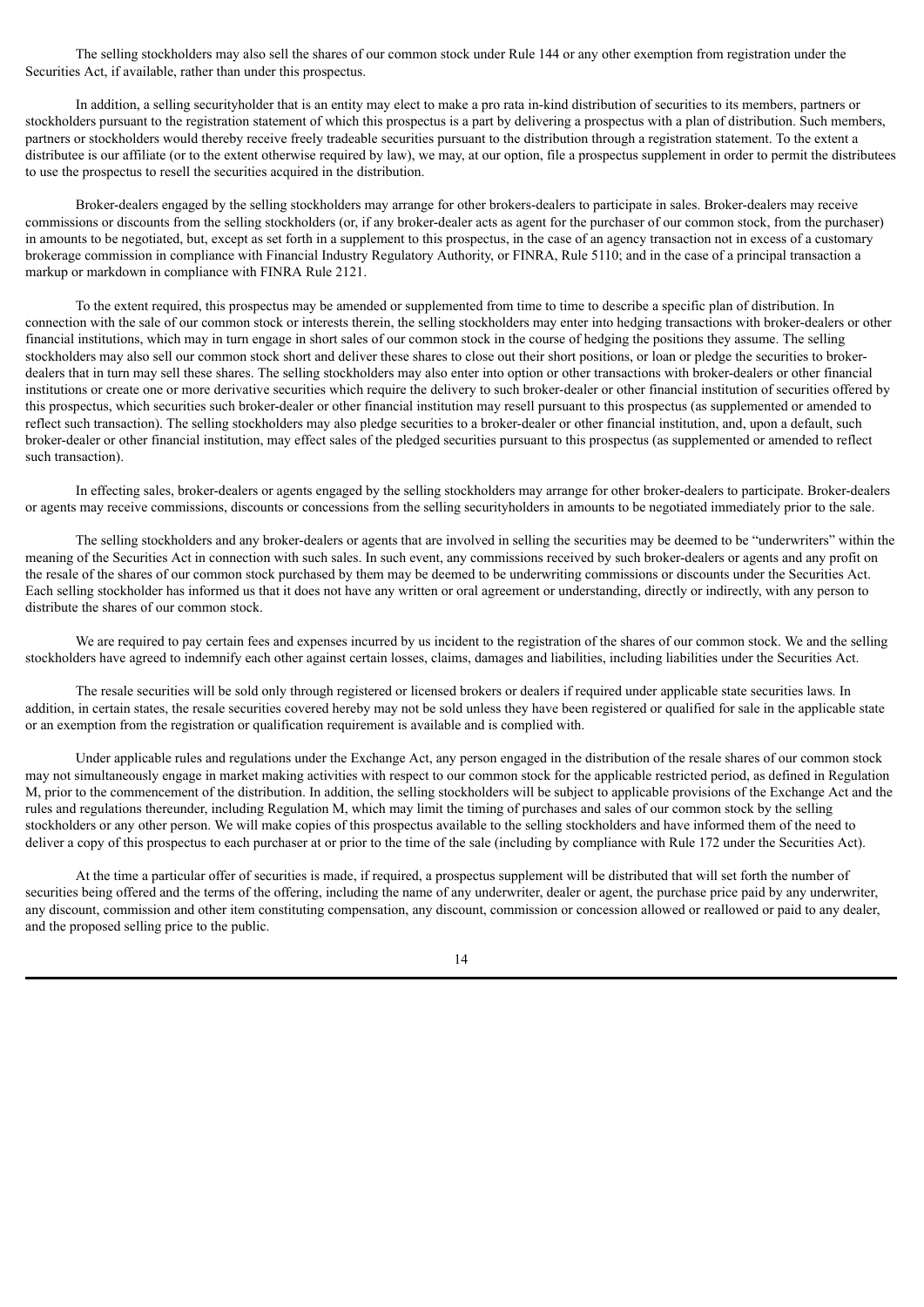#### **LEGAL MATTERS**

Cooley LLP, Palo Alto, California, will pass upon the validity of the shares of our common stock offered by this prospectus.

#### **EXPERTS**

WithumSmith+Brown, PC, independent registered public accounting firm, has audited our consolidated financial statements included in our Annual Report on Form 10-K for the year ended December 31, 2021, as set forth in their report, which is incorporated by reference in this prospectus and elsewhere in the registration statement. Such financial statements are incorporated by reference in reliance on WithumSmith+Brown, PC's report, given on their authority as experts in accounting and auditing.

OUM & Co. LLP, independent registered public accounting firm, has audited our consolidated financial statements included in our Annual Report on Form 10-K for the year ended December 31, 2020, as set forth in their report, which is incorporated by reference in this prospectus and elsewhere in the registration statement. Such financial statements are incorporated by reference in reliance on OUM & Co. LLP's reports, given on their authority as experts in accounting and auditing.

### **WHERE YOU CAN FIND ADDITIONAL INFORMATION**

This prospectus is part of the registration statement on Form S-3 we filed with the SEC under the Securities Act and does not contain all the information set forth in the registration statement. Whenever a reference is made in this prospectus to any of our contracts, agreements or other documents, the reference may not be complete and you should refer to the exhibits that are a part of the registration statement or the exhibits to the reports or other documents incorporated by reference into this prospectus for a copy of such contract, agreement or other document. Because we are subject to the information and reporting requirements of the Exchange Act, we file annual, quarterly and current reports, proxy statements and other information with the SEC. Our SEC filings are available to the public over the Internet at the SEC's website at http://www.sec.gov. Our website address is http://www.acelrx.com. Information contained on or accessible through our website is not a part of this prospectus and is not incorporated by reference herein, and the inclusion of our website address in this prospectus is an inactive textual reference only.